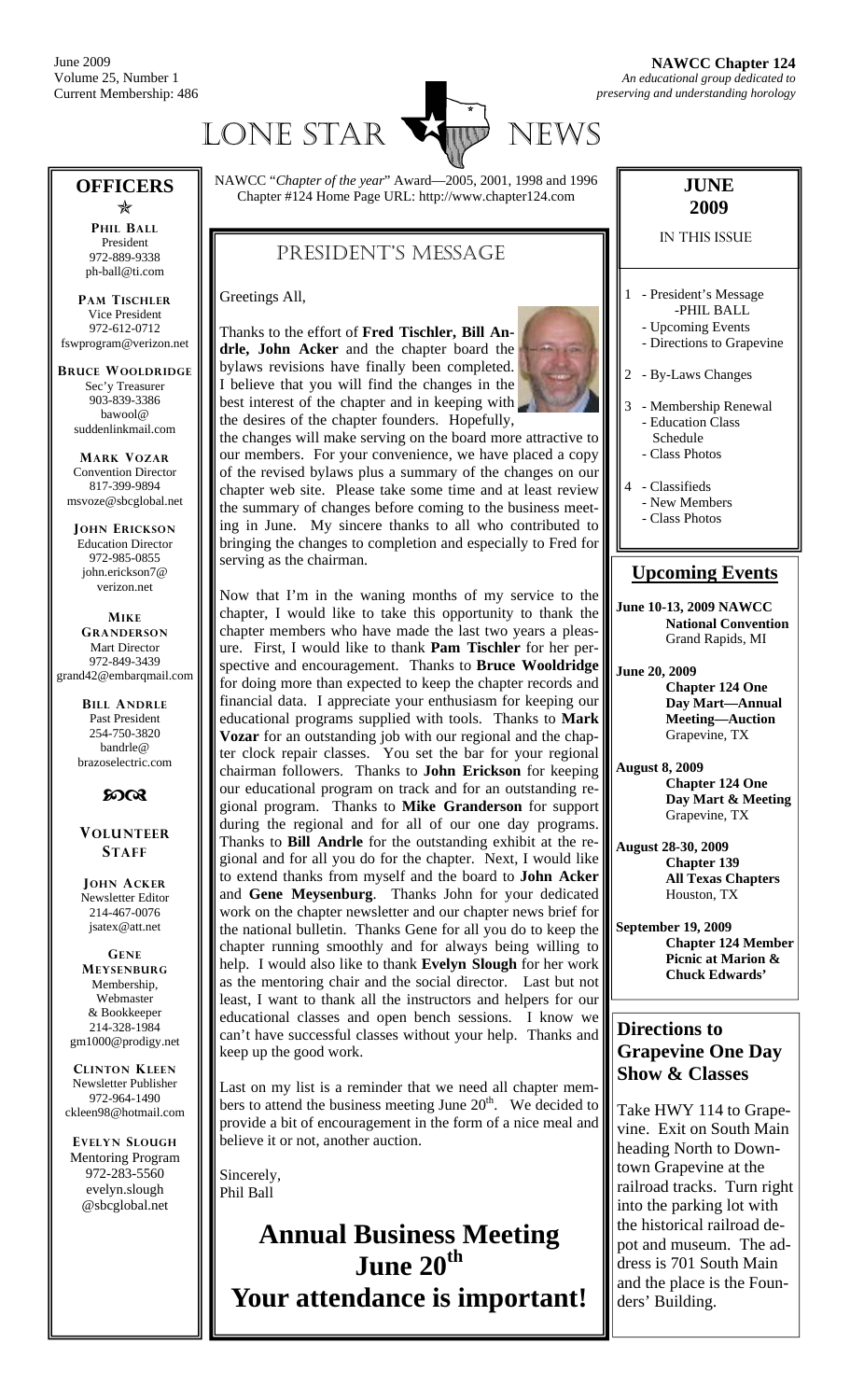## **Summary of Chapter 124 By-Laws Changes**

#### **Overview**

 The current Chapter By-Laws allow the Board to make changes to the By-Laws. The items listed below were incorporated into the Chapter 124 By-Laws and approved by the Board in April 2009. Before the revised By-Laws document was approved by the Board, it was reviewed by an Attorney specializing in not-for -profit Corporations to check for ambiguities, clarity of understanding and legal content relative to the appropriate IRS codes.

 With the recommendations of the Attorney, the new By-Laws are titled: SECOND AMENDED AND RE-STATED BY-LAWS OF LONE STAR CHAPTER 124 NAWCC, INC.

 These are the changes that were incorporated into the Chapter By-Laws:

#### **1. Location & time of the Annual Meeting**

 a. The purpose of the Chapter Annual Meeting is to elect Chapter Board members.

 b. The Board can call an Annual Meeting any time before the next Board election with the appropriate notice to the membership as described in the By-Laws.

#### **2. Identity of the Board**

 a. The Board will consist of from six to nine members.

 b. The Board will decide the number of Board members to recommend to the membership before each election.

 c. The officers of the Board will be the President, Vice-president and Secretary/Treasurer.

 d. The other positions of the Board will be the Mart director, Convention director & Education director.

 e. The Secretary and Treasurer position can be split into two offices if approved by the Board.

#### **3. Term of Office**

 a. Each Board member will be elected for a three year term.

 b. Terms will be staggered, so approximately one-third of the members rotate on and off the Board yearly.

 c. The Board elects their own President immediately after the membership elects the Board with the Chairman of the Nominating Committee presiding.

 d. The Board elects the balance of the officers and directors to their new positions in the first Board meeting after the Annual Meeting.

 e. A Board member needs one year of Board experience to serve as a Board officer.

 f. Board members are elected as officers for a one year term.

 g. Board members are eligible to serve two consecutive three-year terms either as directors or as officers.

 h. Board members who have served two consecutive three-year terms shall be ineligible to be reelected to the Board for a period of one year.

#### **4. Past-President**

 a. The President shall appoint a Past-president to serve on the Board as a non-voting advisor.

 b. The appointment shall be for one year and the member is eligible for re-appointment.

#### **5. Nominating Committee**

 a. The Nominating Committee will consist of three Chapter members, and two must have served on a previous Chapter Board.

 b. The new President, with the approval of the Board, will appoint a Chairman of the Nominating Committee to serve for one year within 60-days after the last Board election.

 c. The Chairman must have served on a previous Chapter Board, and is eligible to serve a total of three years as Nominating Committee Chair.

 d. The Chair, with the approval of the Board, will appoint two other Chapter members to serve on the Nominating Committee.

 e. Nominating Committee members serve for one year and must be re-appointed each year.

 f. Members can serve a maximum of three years on the Nominating Committee.

#### **6. To change these By-Laws**

 a. Membership to ratify all Chapter By-Laws changes proposed by the Board before they become effective.

 b. It requires a vote of 2/3 of the members attending a meeting to change the By-Laws.

#### **7. Quorum for Annual or Special Chapter meeting**

 a. The numbers of Chapter members that attend a meeting constitutes a quorum.

#### **8. Other Changes**

.

 a. Other changes were made to the By-Laws that re-number the paragraphs, and correct grammar and punctuation.

A complete copy of the Amended and Restated By-Laws is available on the Chapter website at www.chapter124.com.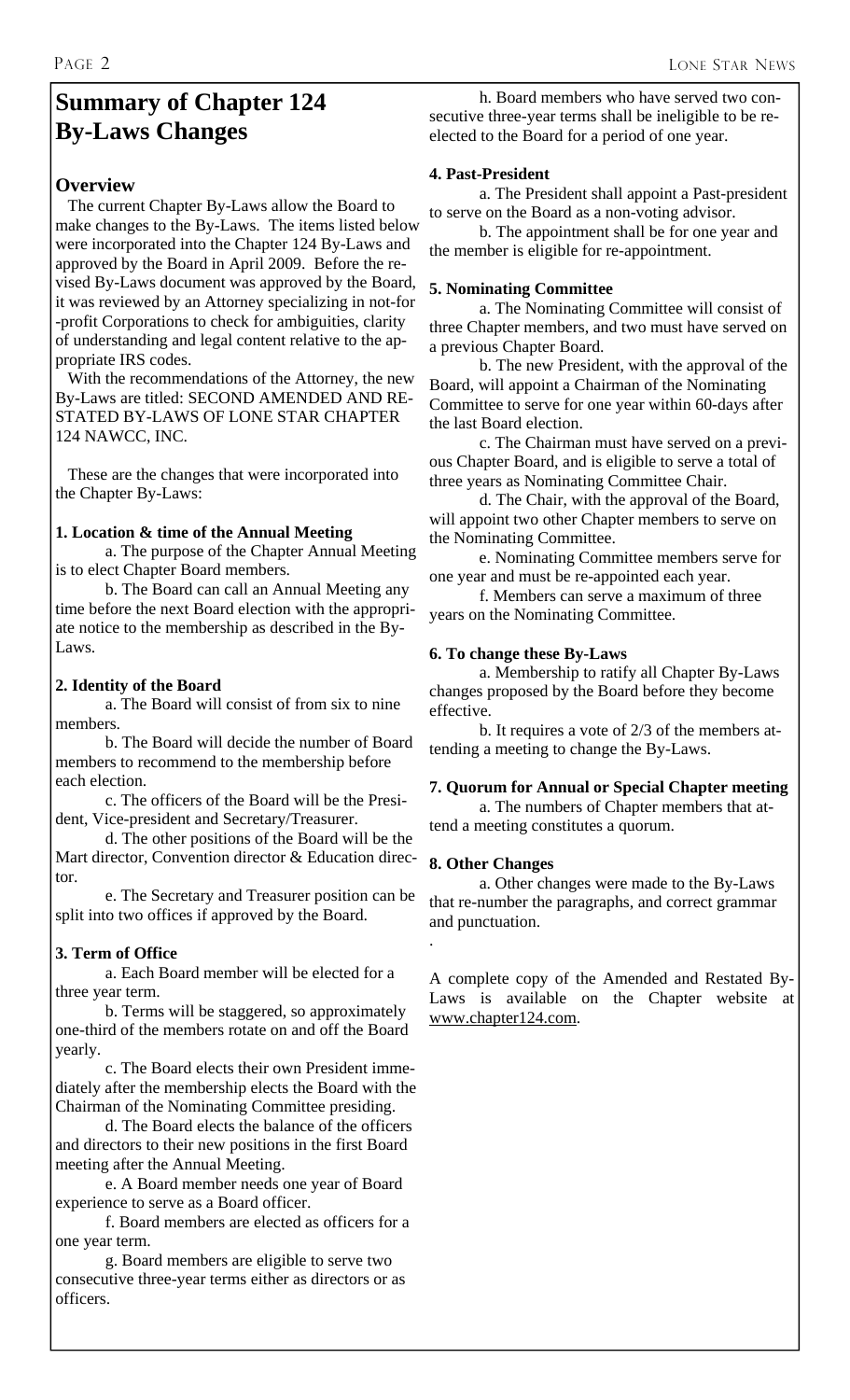| ٠ |  |
|---|--|
|---|--|

| <b>APPLICATION/RENEWAL FOR LONE STAR CHAPTER 124, NAWCC</b><br>An educational group dedicated to preserving and understanding horology.<br>Complete and send with applicable check made payable to: Lone Star Chapter #124<br>To Gene Meysenburg gm1000@prodigy.net, 11028 Creekmere, Dallas, TX 75218 |  |                                                                                |                                                                            |
|--------------------------------------------------------------------------------------------------------------------------------------------------------------------------------------------------------------------------------------------------------------------------------------------------------|--|--------------------------------------------------------------------------------|----------------------------------------------------------------------------|
| Please PRINT:<br>Mr. Mrs. Ms. Chease check appropriate blank.)                                                                                                                                                                                                                                         |  | Check appropriate box:<br>$\Box$ New #124 Member<br>$\Box$ Renew my membership | Dues are \$10 per year.<br>$Yrs \; @ \; $10 =$<br>Join/renew for 1-5 years |
|                                                                                                                                                                                                                                                                                                        |  |                                                                                |                                                                            |
| $NAWCC # _______$                                                                                                                                                                                                                                                                                      |  |                                                                                |                                                                            |
|                                                                                                                                                                                                                                                                                                        |  |                                                                                |                                                                            |
|                                                                                                                                                                                                                                                                                                        |  |                                                                                |                                                                            |
|                                                                                                                                                                                                                                                                                                        |  |                                                                                |                                                                            |
|                                                                                                                                                                                                                                                                                                        |  |                                                                                |                                                                            |
|                                                                                                                                                                                                                                                                                                        |  |                                                                                |                                                                            |

To join Chapter #124, you must be an NAWCC member, or have applied for NAWCC membership. Have you applied for National membership, but haven't gotten a membership number? Check here \_\_\_\_\_. (Date of your application/check t membership, but haven't gotten a membership number? Check here



(L to R) Ferdinand Geitner (FSW Instructor), Phil Ball, Lisa Wolffe, John Tope, Tim Henz, Clinton Kleen, Michael McGuire and Pete Cronos. Not shown, Bill Andrle (Class Coordinator) taking the photo. This was an advanced FSW class in pocket watch repair designed to further skills in staffing, jewelling, balance repair and troubleshooting.

FSW Instructor Ferdinand Geitner is shown working on Pete Cronos' pocket watch balance wheel.



### **Upcoming Education Classes**

Location for Classes: Founders' Building, 701 South Main, Grapevine, TX Check Chapter 124 Website @ www.chapter124.com for any changes or updates. (\*Note: Time of classes is normally 9 am to 5 pm)

| <b>CLASS</b>                                                                                                              | DATE                            | <b>COST</b> | <b>INSTRUCTOR</b>                                                |
|---------------------------------------------------------------------------------------------------------------------------|---------------------------------|-------------|------------------------------------------------------------------|
| <b>French Clock Repair</b><br>Prerequisites: Kitchen Clock 100<br>& Spring Barrel 200                                     | July 11-12, 2009                | \$60        | <b>Fred Tischler</b><br>John Erickson-Registrar<br>972-985-0855  |
| <b>Chime Clock Repair 300</b>                                                                                             | July 25-26,<br>August 1-2, 2009 | \$120       | Phil Ball &<br>Mark Vozar<br>Phil Ball-Registrar<br>972-889-9338 |
| <b>Open Workbench</b><br>Skills Workshop-Wheel Reversal<br>on American Kitchen Movements                                  | August 15, 2009                 | FREE!       | Mark Vozar<br>817-399-9894 for info                              |
| <b>Repair and Replacement of an</b><br><b>American Strip Recoil Escapement</b><br><b>FSW F501</b> (prerequisite FSW F101) | August 22-23, 2009              | \$190       | <b>Fred Tischler</b><br>Mark Vozar-Registrar<br>817-399-9894     |
| <b>Carriage Clock Repair</b><br>Prerequisites: Kitchen Clock 100<br>& Spring Barrel 200                                   | October 3-4, 2009               | \$60        | <b>Fred Tischler</b><br>John Erickson-Registrar<br>972-985-0855  |